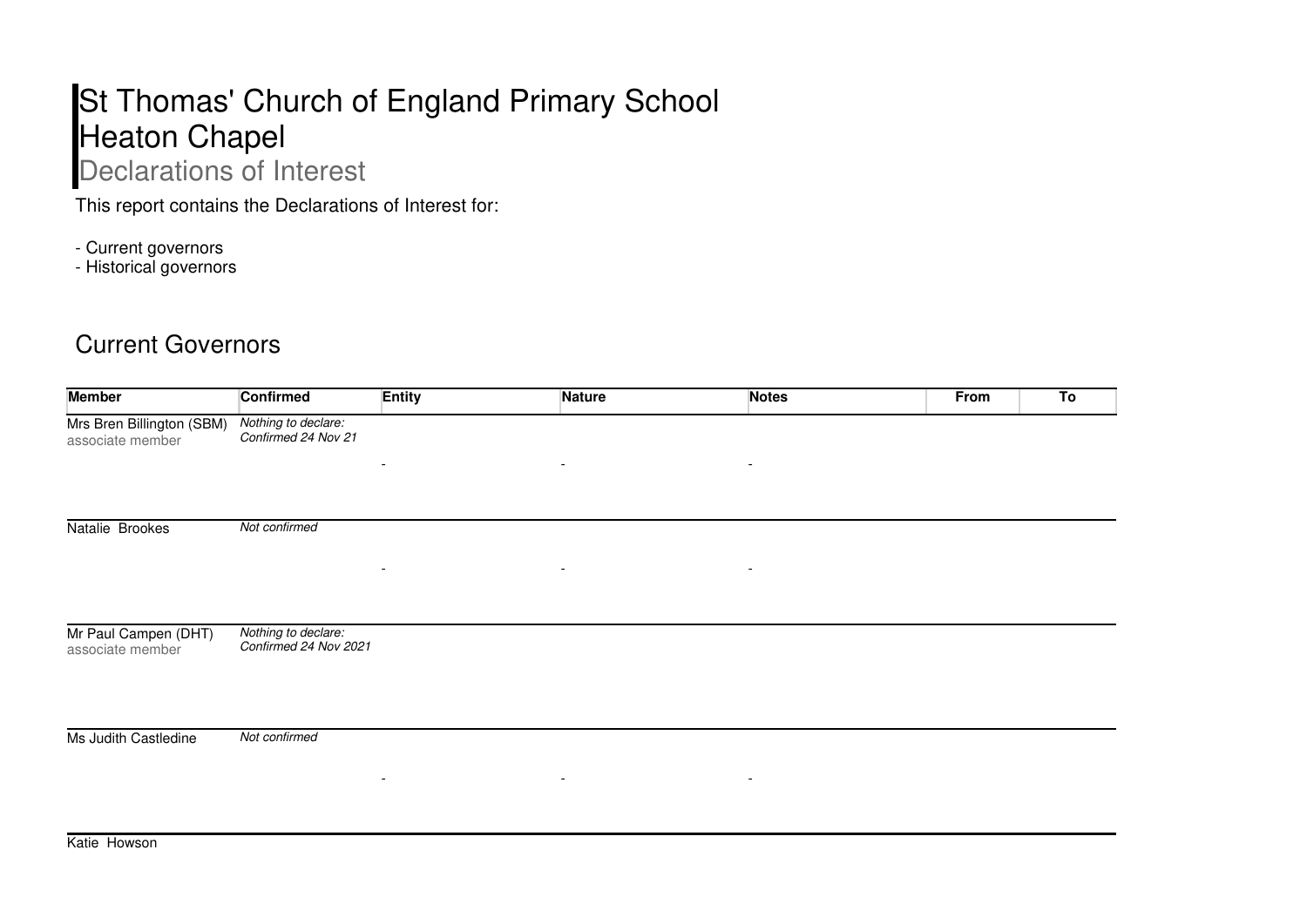| foundation                       | Nothing to declare:<br>Confirmed 24 Nov 2021 |  | $\blacksquare$ |  |
|----------------------------------|----------------------------------------------|--|----------------|--|
| Mrs Laura Jole<br>parent         | Nothing to declare:<br>Confirmed 24 Nov 2021 |  |                |  |
|                                  |                                              |  |                |  |
| Ms Louise Loynes<br>headteacher  | Nothing to declare:<br>Confirmed 24 Nov.21   |  |                |  |
|                                  |                                              |  |                |  |
| Mr David Muskett<br>foundation   | Nothing to declare:<br>Confirmed 24 Nov 21   |  |                |  |
|                                  |                                              |  |                |  |
| Ono Odudu<br>foundation          | Nothing to declare:<br>Confirmed 24 Nov 21   |  |                |  |
|                                  |                                              |  |                |  |
| Mrs Susie Oldfield<br>foundation | Nothing to declare:<br>Confirmed 24 Nov 21   |  |                |  |
|                                  |                                              |  |                |  |
| Adam Posner<br>foundation        | Nothing to declare:<br>Confirmed 24 Nov 21   |  |                |  |
|                                  |                                              |  |                |  |
| Chris Silk<br>associate member   | Nothing to declare:<br>Confirmed 22 Nov 21   |  |                |  |
|                                  |                                              |  |                |  |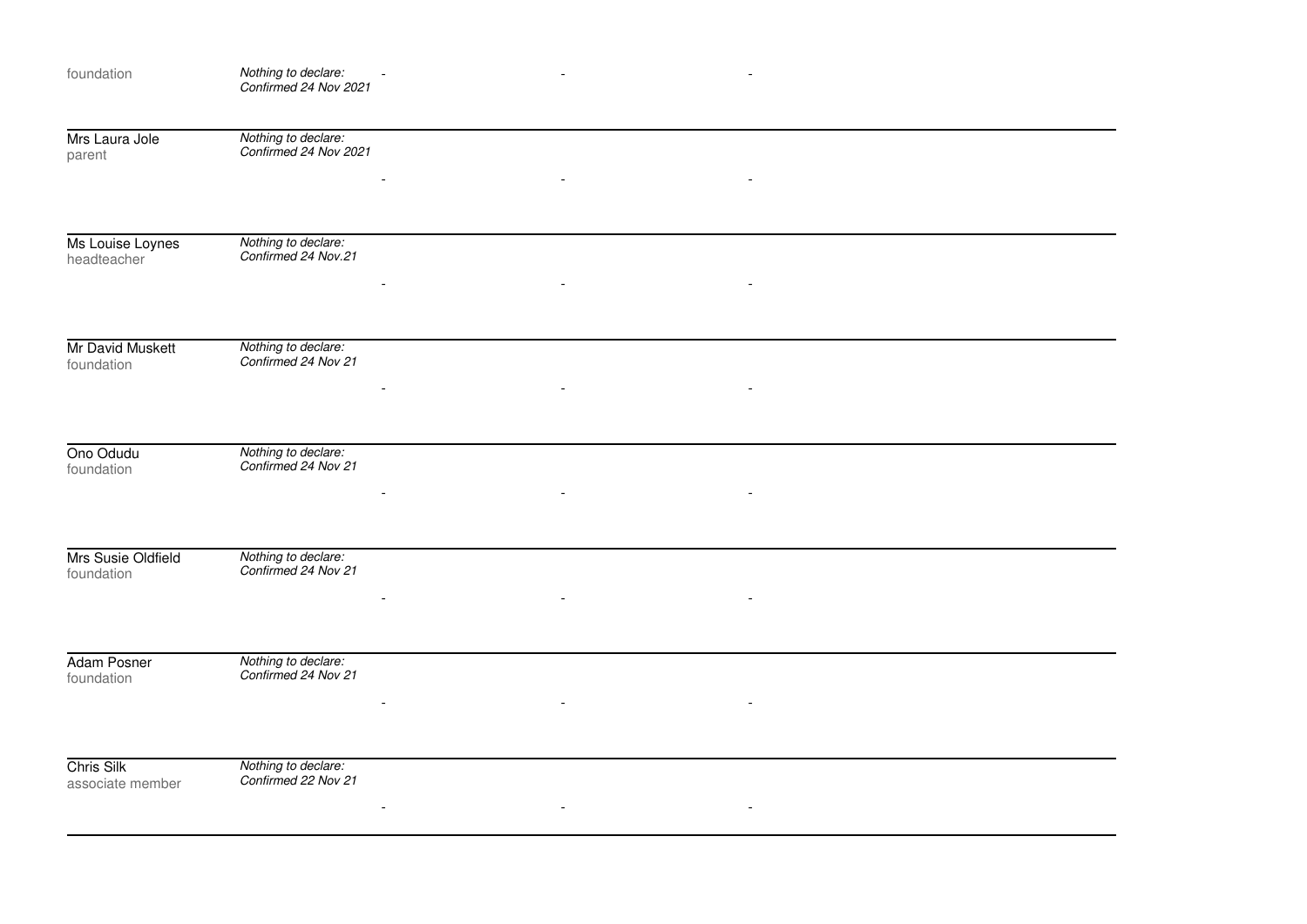| John Simpson<br>foundation | Confirmed 24 Nov 21                        |                          |                          |                                                                    |  |
|----------------------------|--------------------------------------------|--------------------------|--------------------------|--------------------------------------------------------------------|--|
|                            |                                            | John Simpson             | Staff                    | I provide Drama / Speaking<br>& Listening lessons to the<br>school |  |
| Stella Thomas<br>staff     | Nothing to declare:<br>Confirmed 14 Apr 22 | $\overline{\phantom{a}}$ | $\sim$                   | $\overline{\phantom{a}}$                                           |  |
| Mrs Katie Thorp<br>parent  | Nothing to declare:<br>Confirmed 24 Nov 21 | $\overline{\phantom{0}}$ | $\overline{\phantom{a}}$ | $\overline{\phantom{0}}$                                           |  |